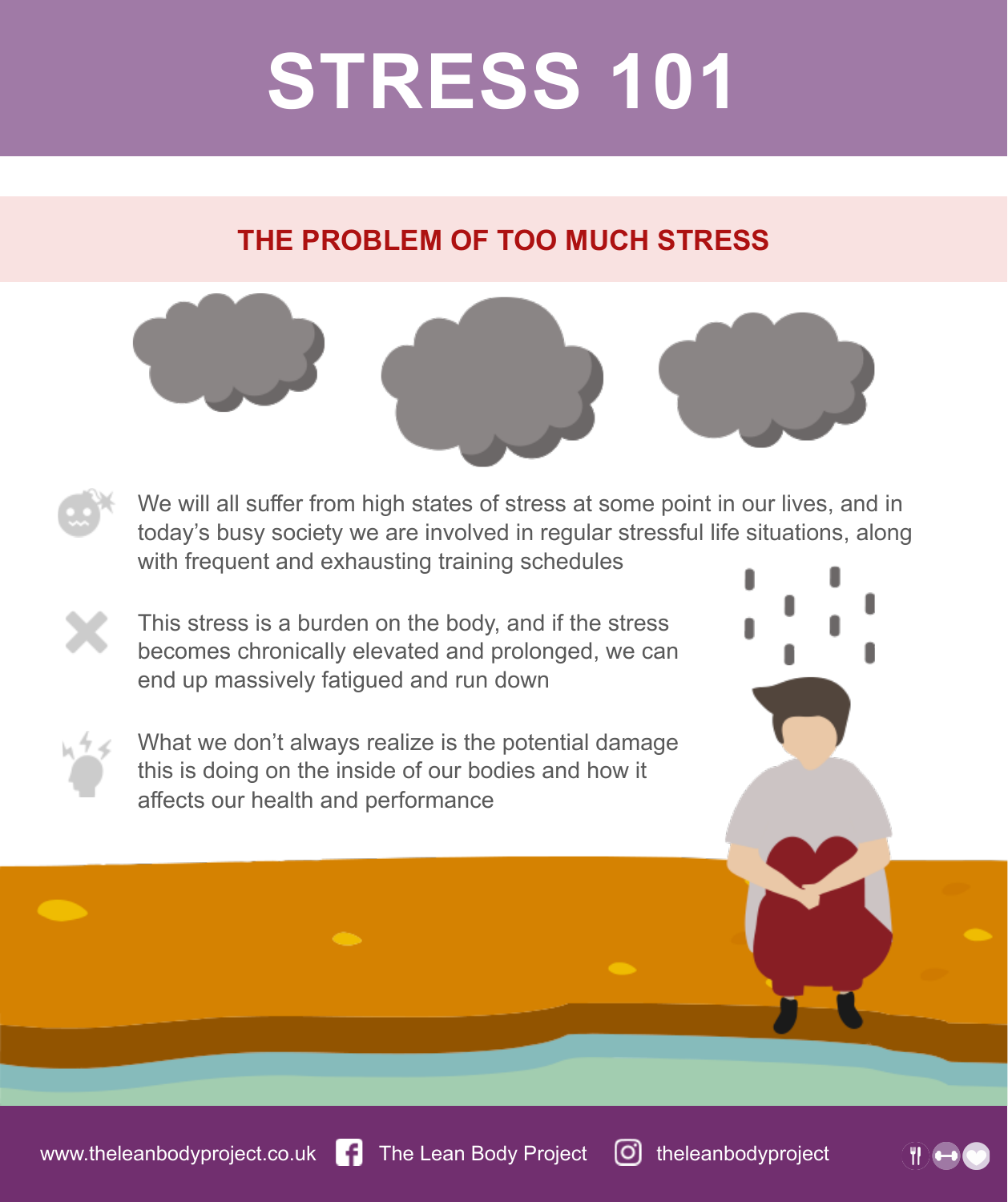# **STRESS 101**

#### **HOW DOES STRESS WORK**

- At the time of a stressful event, the hypothalamus sends a nerve impulse directly to your adrenals, which causes them to secrete adrenaline
- Adrenaline is the reason for the heightened state you feel after the event, it results in high blood pressure, respiration and heart rate.
- The body also releases glucose during this stressful time
- This causes the release of the corticotrophin releasing ⋗ hormone (CRH) – which tells the pituitary to release – the adrenocorticotropic hormone (ACTH) – which tells the adrenals to produce cortisol
	- One-off releases of cortisol can be a good thing for the body, as they help regulate immune function, repair tendons/ligaments and may even accelerate fat loss
		- The problems occur when cortisol is elevated for prolonged periods of time. It is chronic, low level stress that never quite goes away that leads to physical problems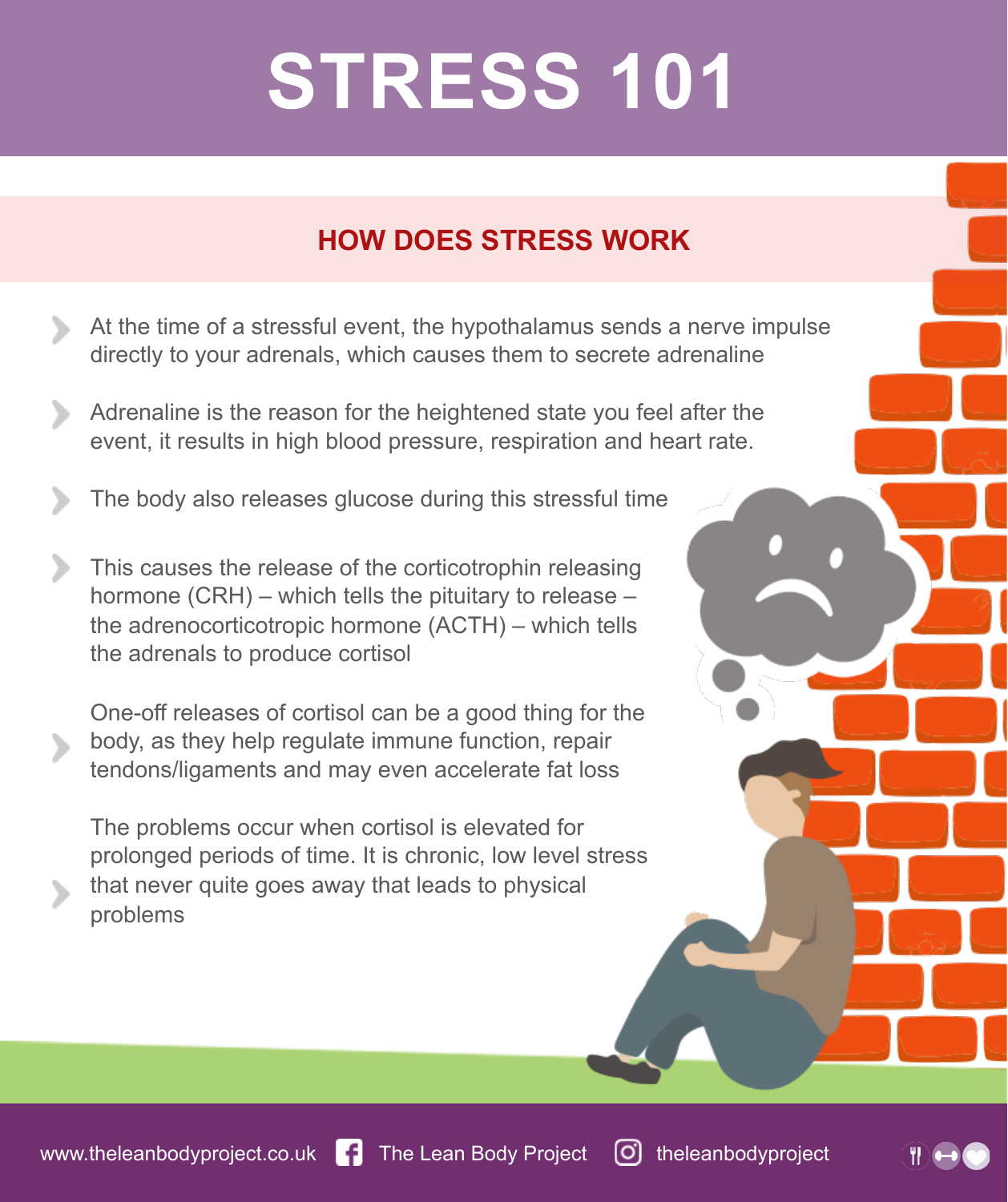# **STRESS 101**

#### **BAD STRESS SYMPTOMS Those with long-term high stress levels may experience negative symptoms such as:**

- ⋗ Difficulty falling asleep
- ⋗ Feeling lethargic most of the day
- Suffering from mood swings or feeling emotional
- ⋗ Increased blood sugar levels (store more body fat)
- ⋗ Suppressed pituitary function (low testosterone)
- Suffering from allergies or falling ill frequently
- ⋗ Increased inflammation
- ⋗ Learning and memory issues

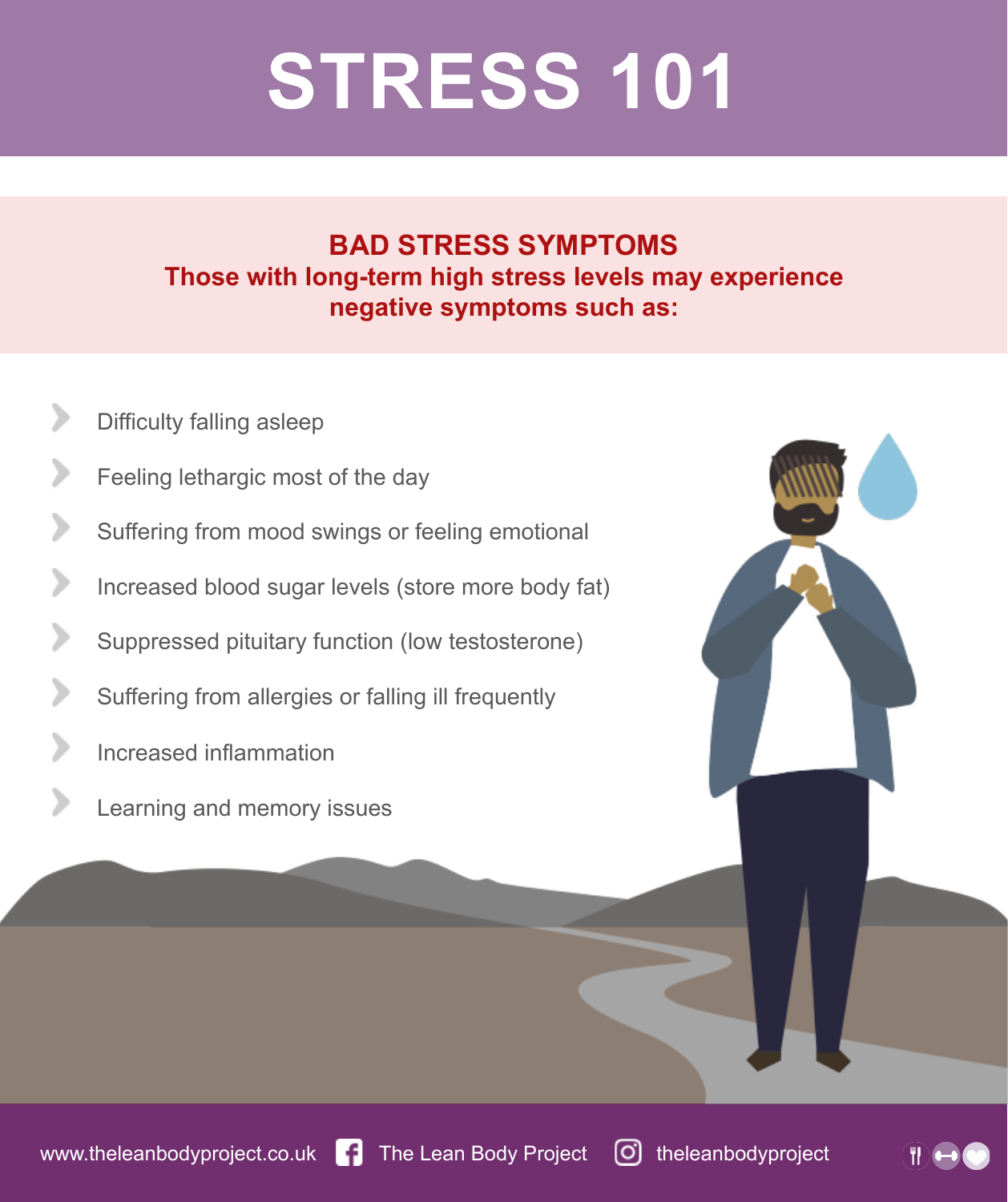

It is important for those suffering from elevated stress levels to eat regularly with consistent meal timings throughout the day

The meals should be nutritionally balanced with adequate protein, fats and carbs. Avoid sugary foods, caffeine and alcohol, which can all have a big effect on blood glucose levels



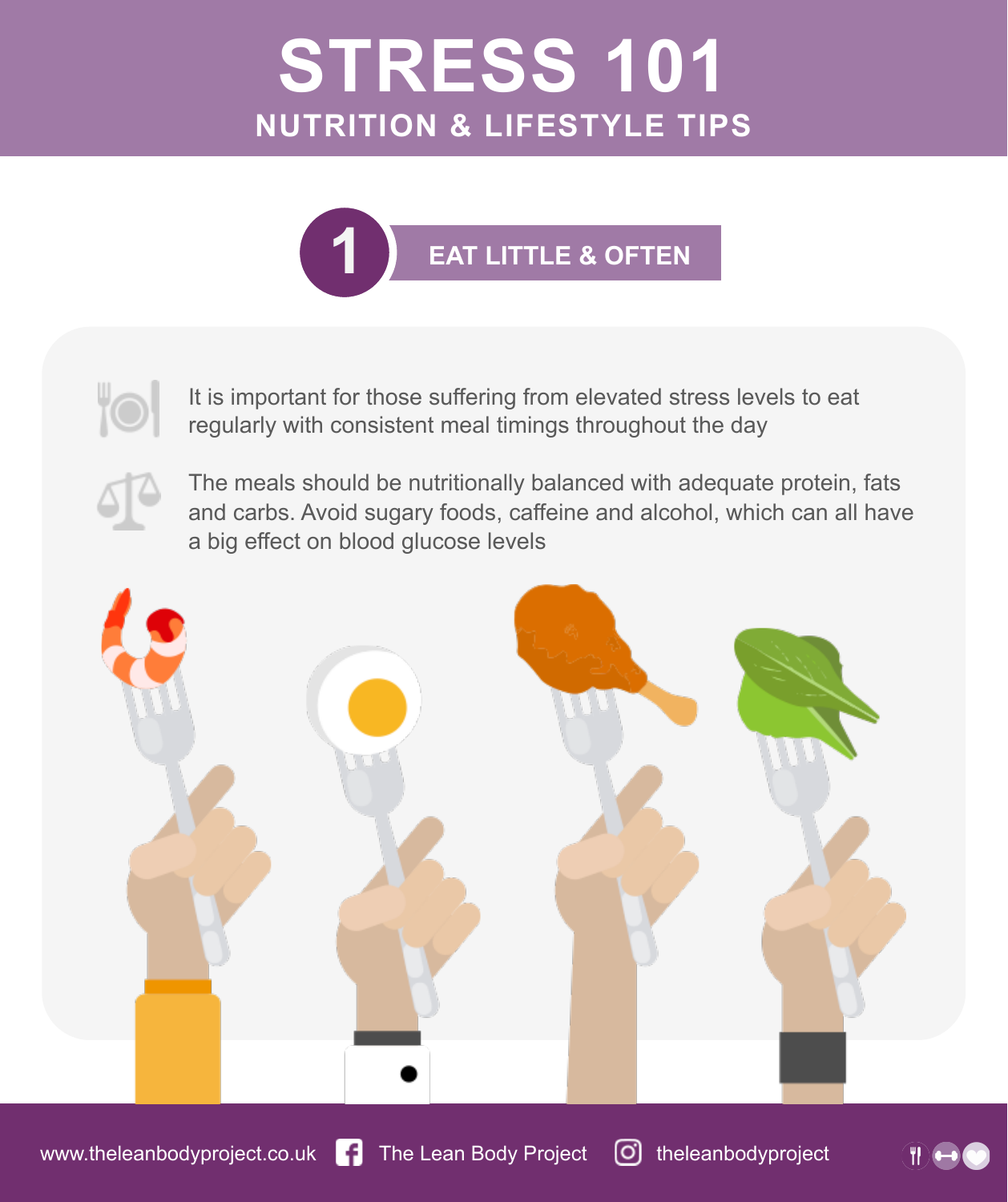



Fasting should never be used by those under a lot of stress as it will call on the adrenals to produce glucocorticoids to maintain a level of blood glucose, thus resulting in further overuse of the adrenals



Basically, don't skip breakfast or go extra long periods without food

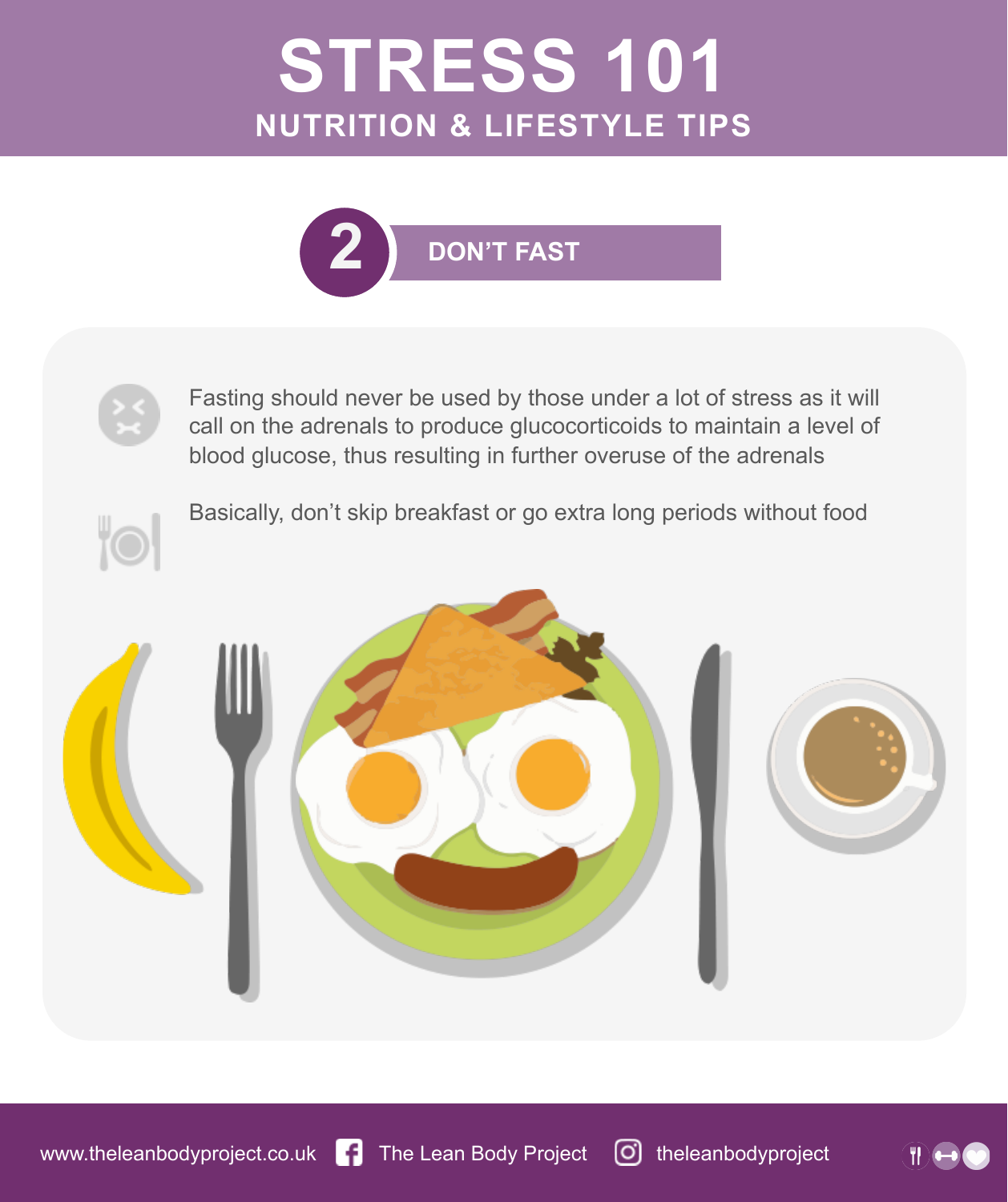



Carbohydrates are the body's preferred source of energy usage, and this becomes more apparent during times of stress



To help provide the energy to support recovery from the stress, you should be following a high carbohydrate diet



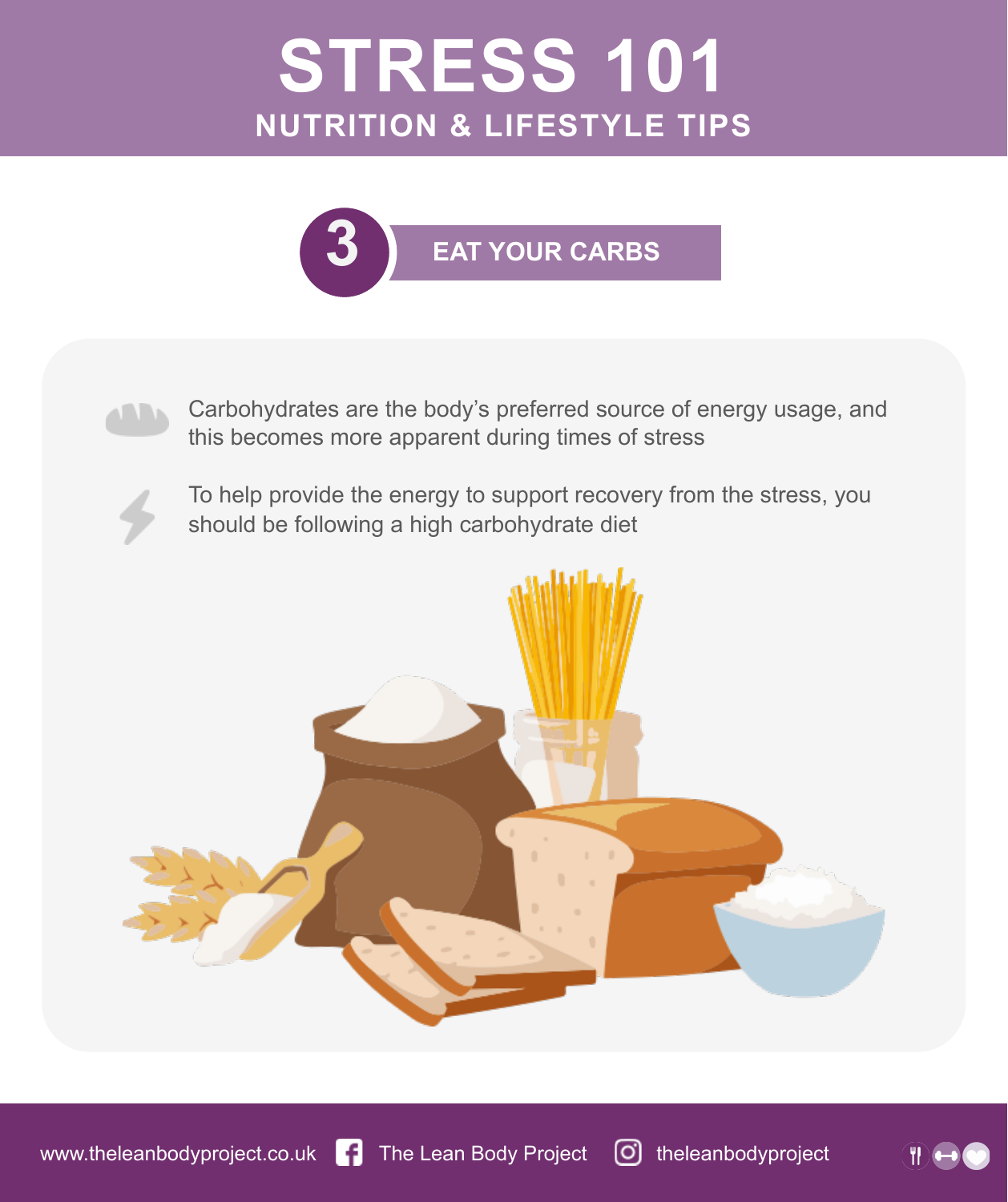

A low calorie intake during stressful times will only heighten the depletion of glycogen, breakdown of muscle tissue and put more demand on the adrenals

Therefore, you should look to eat at calorie maintenance level or a slight surplus during highly stressful times